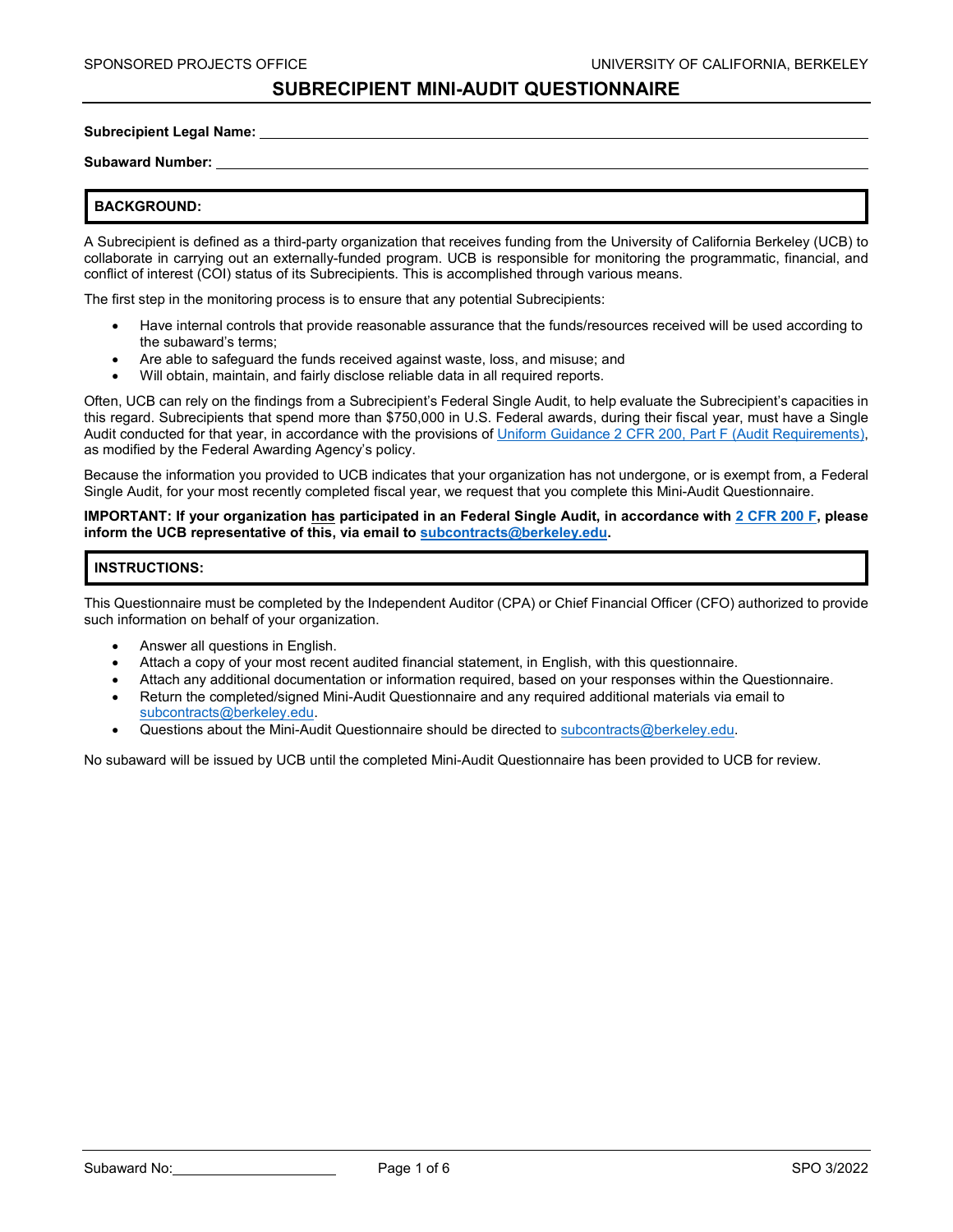### **SECTION A: GENERAL INFORMATION**

- A.1 Which of the following best describes your organization?
	- □ Non-Profit Organization
	- □ Commercial / For-Profit
	- $\Box$  Institution of Higher Education
	- $\Box$  Other:
- A.2 What year was your organization established?
- A.3 In what country is your organization headquartered?
- A.4 How many full-time and part-time employees work at your organization? (If your organization is large, these numbers may be approximate.)
	- Full-time paid employees
	- **Part-time paid employees**

#### **SECTION B: AUDIT INFORMATION**

B.1 Does your organization have its financial statements audited by an independent public accounting firm?

a. How often does your organization have its financial statements audited?

| ∏ Yes | → |
|-------|---|
| ∏ No  |   |
|       |   |

֦ b. Please indicate where a copy of your most recently completed audited financial statement (in English) can be found. □ Attached to this Questionnaire.

- Available at the following URL:
- B.2 Other than regular financial audits, has any aspect of your organization's activities been audited within the last two years by a government agency or independent public accountant?

 $\Box$  Yes  $\rightarrow$ No a. Please describe the circumstances surrounding the need for the audit(s) in question. b. Please indicate where a copy of the audit report(s) (in English) can be found. □ Attached to this Questionnaire. Available at the following URL:

#### **SECTION C: FINANCIAL MANAGEMENT**

C.1 Are your organization's financial-management duties separated so that no one individual has complete authority over an entire financial transaction?

 $\Box$  Yes

 $\Box$  No

- C.2 Does your organization have procedural or accounting controls to prevent expenditure of funds in excess of approved budgeted amounts?
	- Yes
	- $\Box$  No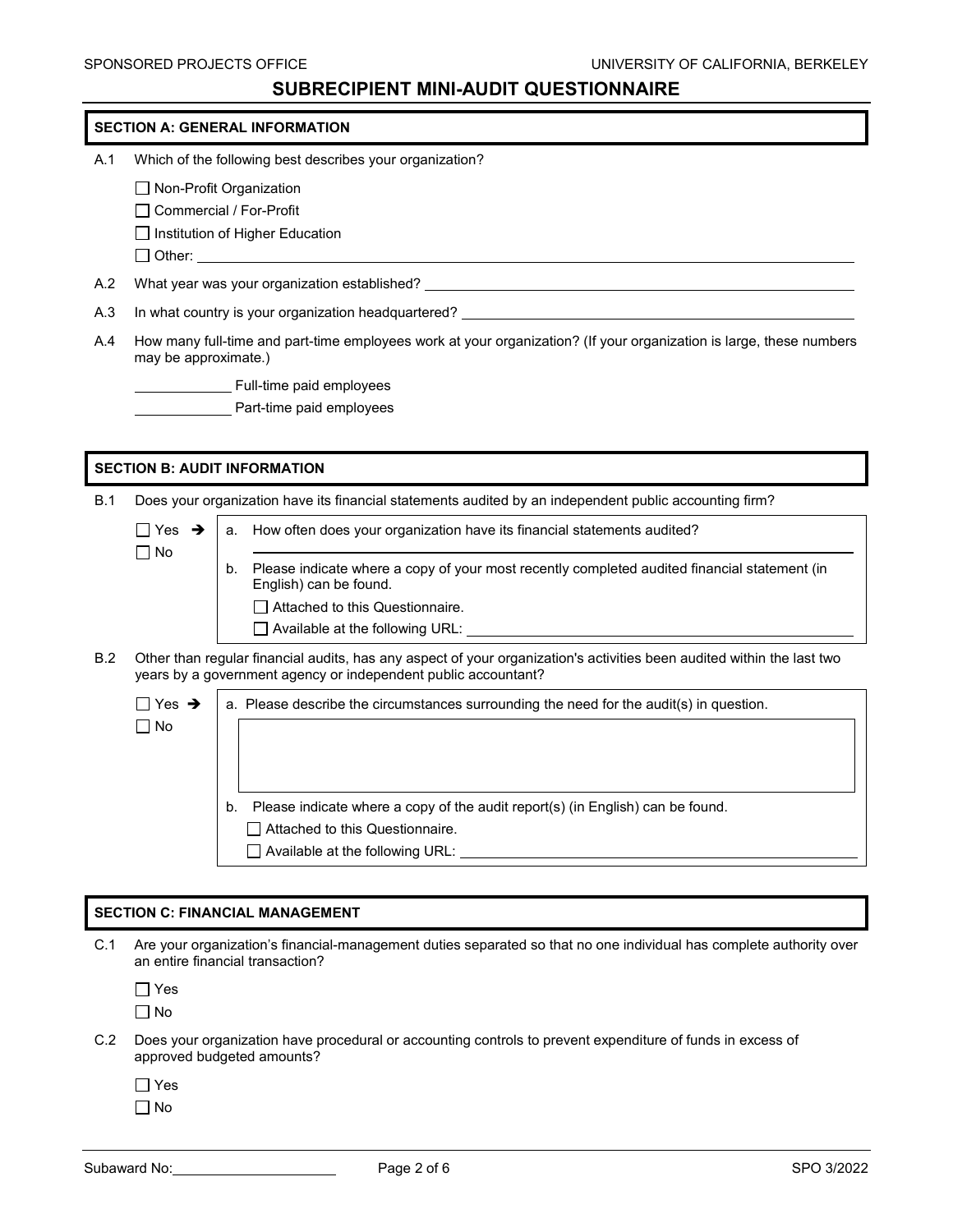| <b>SECTION C: FINANCIAL MANAGEMENT, continued</b> |                                                                                                                                                                                                                                                                                                                                                                                                                                                          |  |
|---------------------------------------------------|----------------------------------------------------------------------------------------------------------------------------------------------------------------------------------------------------------------------------------------------------------------------------------------------------------------------------------------------------------------------------------------------------------------------------------------------------------|--|
| C.3                                               | Does your organization have financial mechanisms in place to allow for the separate accounting of funds?                                                                                                                                                                                                                                                                                                                                                 |  |
|                                                   | $\sqcap$ Yes $\,\rightarrow$<br>a. Please describe how your organization provides for separate accounting of funds.<br>$\Box$ No                                                                                                                                                                                                                                                                                                                         |  |
| C.4                                               | How often does your organization reconcile its accounts?                                                                                                                                                                                                                                                                                                                                                                                                 |  |
|                                                   | $\Box$ Monthly<br>◯ Other: (please describe) ____________________________                                                                                                                                                                                                                                                                                                                                                                                |  |
| C.5                                               | Please describe how your organization ensures that all cost transfers are legitimate and appropriate. Note that a cost<br>transfer is defined as any change or correction that transfers an expense from one project or fund to another, after<br>the expense has been initially recorded in your institution's financial accounting system. How are cost transfers<br>vetted, documented and justified? What is the time frame within which they occur? |  |
|                                                   |                                                                                                                                                                                                                                                                                                                                                                                                                                                          |  |
| C.6                                               | Please describe how your organization tracks actual cost-sharing against cost-share commitments.                                                                                                                                                                                                                                                                                                                                                         |  |
|                                                   |                                                                                                                                                                                                                                                                                                                                                                                                                                                          |  |
| C.7                                               | Does your organization have accounting procedures that segregate direct- and indirect-cost expenses?                                                                                                                                                                                                                                                                                                                                                     |  |
|                                                   | $\sqsupset$ Yes<br>$\Box$ No                                                                                                                                                                                                                                                                                                                                                                                                                             |  |
|                                                   |                                                                                                                                                                                                                                                                                                                                                                                                                                                          |  |
|                                                   | <b>SECTION D: PAYROLL</b>                                                                                                                                                                                                                                                                                                                                                                                                                                |  |
| D.1                                               | Does your organization maintain a system of internal controls to ensure that personnel costs incurred to Federal<br>awards are accurate, allowable and represent the actual work performed)?                                                                                                                                                                                                                                                             |  |
|                                                   | $\Box$ Yes<br>$\Box$ No                                                                                                                                                                                                                                                                                                                                                                                                                                  |  |
| D.2                                               | How does your organization record, monitor and control an employee's paid time, especially time charged to<br>Subawards? (For example: paper time-sheets; payroll software; payroll service vendor, etc.)                                                                                                                                                                                                                                                |  |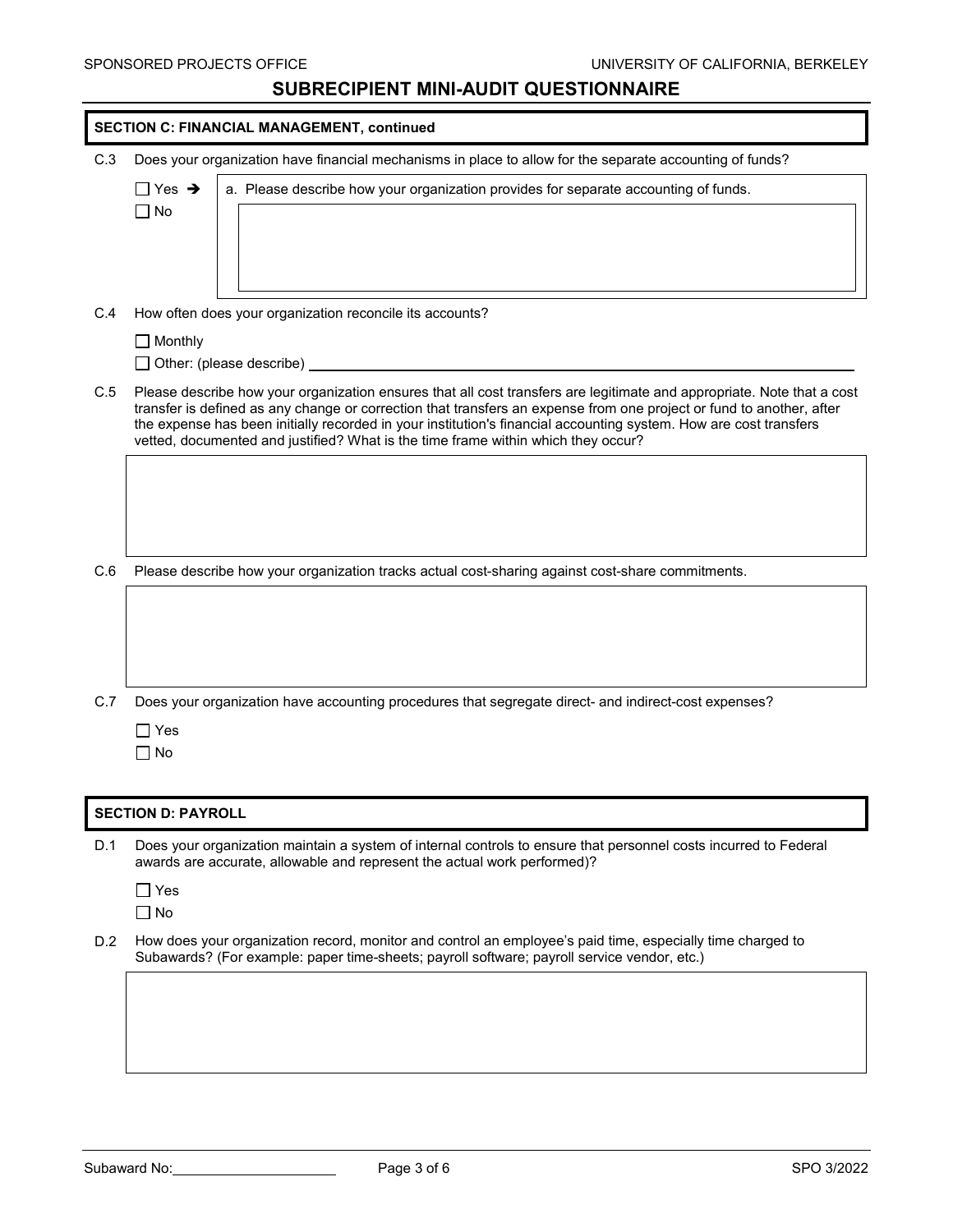|     | <b>SECTION E: PROCUREMENT / PURCHASING</b>                                              |
|-----|-----------------------------------------------------------------------------------------|
| E.1 | What procedures does your organization use to ensure procurement at competitive prices? |

E.2 What procedures does your organization use to authorize and approve equipment purchases? *(For the purposes of this Questionnaire, "Equipment" is defined as defined as tangible personal property, including information technology systems, having a useful life of more than one year and a per-unit acquisition cost of greater than \$5,000.)*

E.3 What procedures does your organization use to authorize and approve travel expenditures?

- E.4 Does your organization document evidence of receipt of goods or performance of services, for disbursements and expenditures charged against Subaward funds?
	- $\Box$  Yes

No

#### **SECTION F: PROPERTY MANAGEMENT**

F.1 Does your organization keep detailed records of individual capital assets (e.g. property and equipment), and periodically balance them with general ledger accounts, and periodically check them against physical inventory?

Yes No

F.2 Does your organization have procedures for authorizing and accounting for the disposal of capital assets?

Yes

No

- F.3 Briefly describe the your organization's policies concerning capitalization and depreciation, as follows:
	- a. What cost threshold determines which assets are capitalized?
	- b. What rate of depreciation is applied to capitalized assets?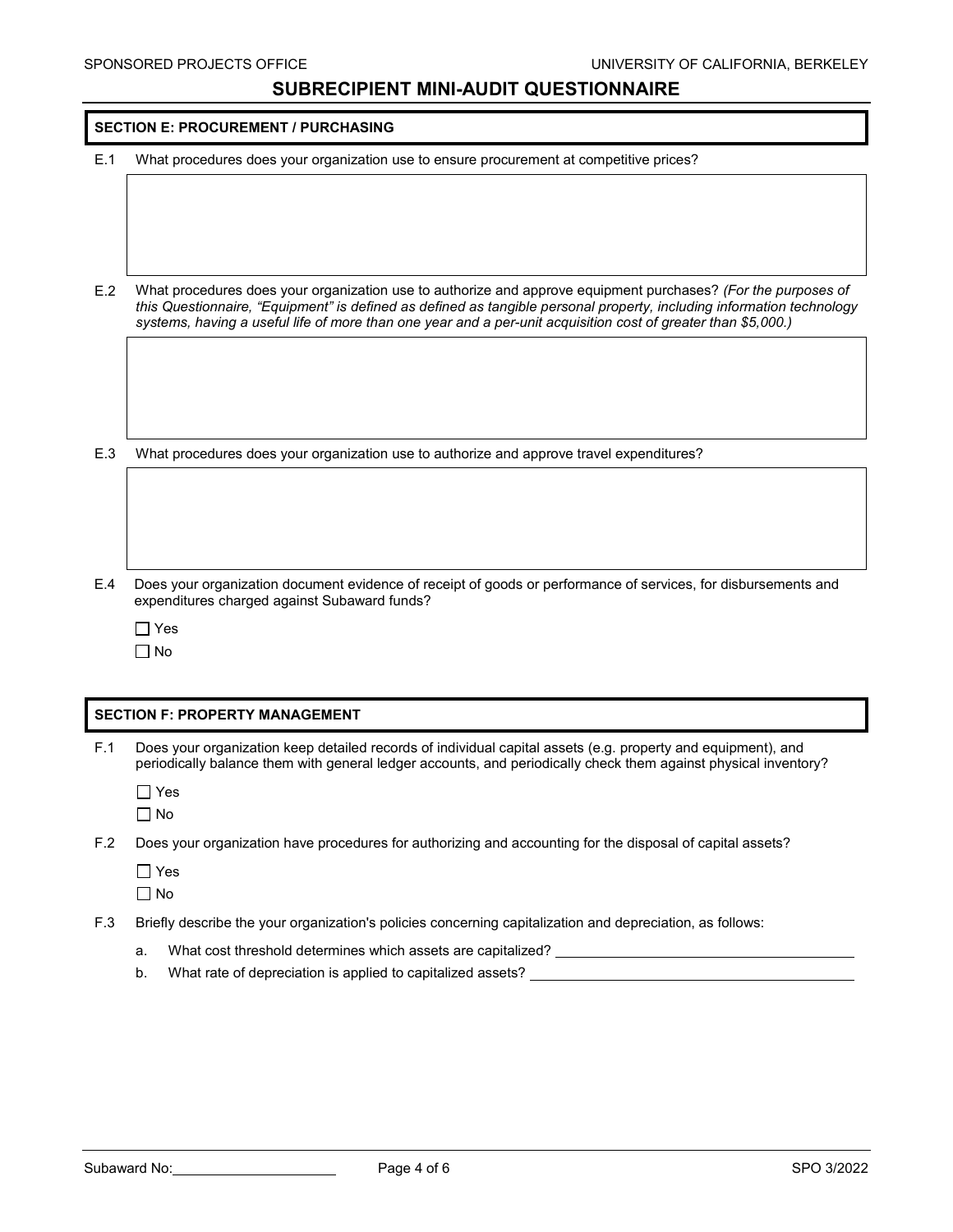|     | <b>SECTION G: COMPLIANCE WITH U.S. FEDERAL REQUIREMENTS</b>                                                                                                                                                                                                                                                                                                                                                                         |                                                |                                                                                                                    |
|-----|-------------------------------------------------------------------------------------------------------------------------------------------------------------------------------------------------------------------------------------------------------------------------------------------------------------------------------------------------------------------------------------------------------------------------------------|------------------------------------------------|--------------------------------------------------------------------------------------------------------------------|
| G.1 | The Davis-Bacon and Related Acts require payment of prevailing wages; this applies to contractors and<br>subcontractors performing on U.S.-Federally funded or -assisted contracts in excess of \$2,000 for the construction,<br>alteration, or repair (including painting and decorating) of public buildings or public works.<br>Does your organization have a formal system for complying with the Davis-Bacon and Related Acts? |                                                |                                                                                                                    |
|     | $\Box$ Yes<br>$\Box$ No                                                                                                                                                                                                                                                                                                                                                                                                             |                                                |                                                                                                                    |
| G.2 | Does your organization have a formal policy of nondiscrimination and protection of civil rights?                                                                                                                                                                                                                                                                                                                                    |                                                |                                                                                                                    |
|     | $\Box$ Yes $\rightarrow$<br>$\Box$ No                                                                                                                                                                                                                                                                                                                                                                                               | a.<br>requirements?<br>$\Box$ Yes<br>$\Box$ No | Is your organization's nondiscrimination/civil right policy compliant with U.S. Federal civil rights               |
| G.3 | Is your organization capable of complying with U.S. Federal Government financial reporting requirements in an<br>accurate and timely manner?                                                                                                                                                                                                                                                                                        |                                                |                                                                                                                    |
|     | $\Box$ Yes<br>$\Box$ No                                                                                                                                                                                                                                                                                                                                                                                                             |                                                |                                                                                                                    |
| G.4 | Is your organization capable of administering U.S. Federal Government student financial assistance funds, such that<br>you will be able to administer such fund according to Funding Agency Requirements?                                                                                                                                                                                                                           |                                                |                                                                                                                    |
|     | $\Box$ Yes $\rightarrow$<br>$\Box$ No<br>$\Box$ N/A                                                                                                                                                                                                                                                                                                                                                                                 | a.                                             | Under which program(s) does your organization receive these funds?                                                 |
| G.5 | Please list the U.S.-dollar volume of U.S. Federal Government awards issued to your organization, during the last<br>fiscal year, by Agency and dollar amount.                                                                                                                                                                                                                                                                      |                                                |                                                                                                                    |
|     | <b>Total US Dollar Award Amount</b>                                                                                                                                                                                                                                                                                                                                                                                                 |                                                | <b>Awarding U.S. Federal Agency</b>                                                                                |
|     |                                                                                                                                                                                                                                                                                                                                                                                                                                     |                                                |                                                                                                                    |
|     |                                                                                                                                                                                                                                                                                                                                                                                                                                     |                                                |                                                                                                                    |
|     |                                                                                                                                                                                                                                                                                                                                                                                                                                     |                                                |                                                                                                                    |
|     |                                                                                                                                                                                                                                                                                                                                                                                                                                     |                                                |                                                                                                                    |
|     |                                                                                                                                                                                                                                                                                                                                                                                                                                     |                                                |                                                                                                                    |
| G.6 |                                                                                                                                                                                                                                                                                                                                                                                                                                     |                                                | Please list the amounts of the three highest-value awards issued to your organization during the last fiscal year, |

by any entities that are **NOT** U.S. Federal Government institutions.

| <b>Total Award Amount</b> | <b>Sponsor/Awarding Entity Name</b> |
|---------------------------|-------------------------------------|
|                           |                                     |
|                           |                                     |
|                           |                                     |